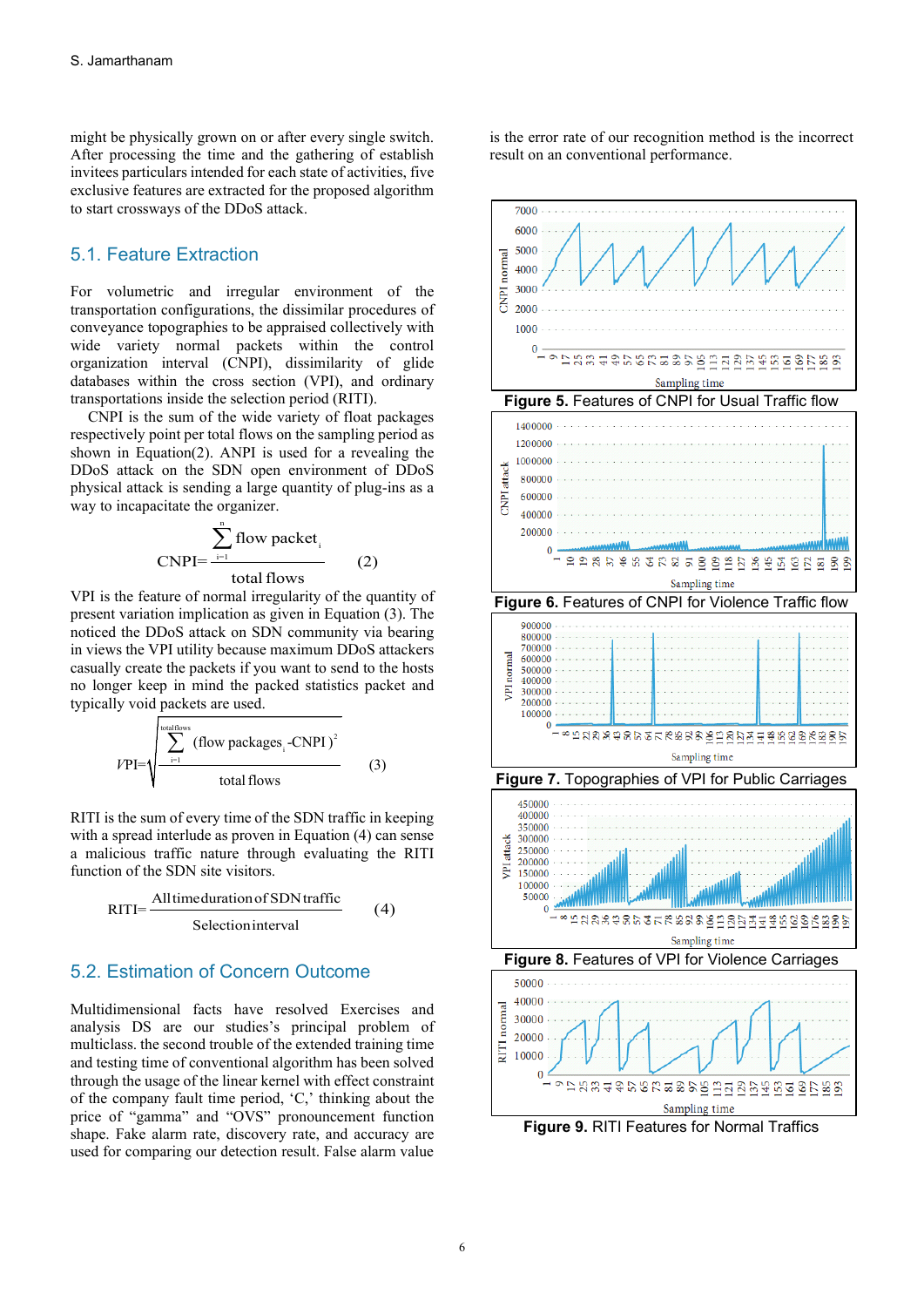

**Figure 10.** Features of RITI for Attack Traffic flow

Keeping with the experimental significances recognized in table 1, the typical accuracy of the detection is 0.97, the mutual fake alarm rate is 0.02, and the mediocre detection responsibility is 0.97. The initiating period and demanding out time for each subscription are approximately 50 seconds and 55 seconds, respectively.

Table 1. Experimental significances

| Split<br>time | Exercise<br>Data | Exciting<br>Data | False<br>alaram<br>rate | Exposur<br>e Rate | Precision |
|---------------|------------------|------------------|-------------------------|-------------------|-----------|
| 0.1           | 90               | 10               | 0                       |                   | 1.0       |
| 0.2           | 80               | 20               | 0.06                    | 0.92              | 0.92      |
| 0.3           | 70               | 30               | 0.02                    | 0.98              | 0.97      |
| 0.4           | 60               | 40               | 0.03                    | 0.97              | 0.97      |
| 0.5           | 50               | 50               | 0.01                    | 0.99              | 0.99      |
| 0.6           | 40               | 60               | 0.01                    | 0.98              | 0.97      |
| 0.7           | 30               | 70               | 0.01                    | 0.99              | 0.99      |
| 0.8           | 20               | 80               | 0.02                    | 0.96              | 0.96      |
| 0.9           | 10               | 90               | 0.03                    | 0.97              | 0.97      |

# **6. Conclusion**

The SDN transportations from the Open Flow adjustments are composed. The volumetric and imprecise features beginning the SDN transportations are gathered and extracted to create the dataset. Cross-validation approach is employed for instructing and demanding out the perfect classification. Linear kernel is used in our proposed algorithm with the experimental outcomes, the overall accuracy of the proposed version is at 97%. Our destiny works include a web detection device for DDoS violence on SDN system.

# **References**

[1] T. Dang-Van and H. Truong-\_u, "A multi-criteria based software defined networking system Architecture for DDoSattack mitigation," REV Journal on Electronics and Communications, vol. 6, no. 3-4, 2016.

- [2] T. Evgeniou and M. Pontil, "Support vector machines: theory and applications," Machine Learning and Its Applications: Advanced Lectures, vol. 2049, pp. 249–257, 2001.
- [3] S. Badotra and J. Singh, "Open daylight as a controller for software defined networking," International Journal of Advanced Computer, vol. 8, no. 5, 2017.
- [4] S. Kolahi, K. Treseangrat, and B. Sarrafpour, "Analysis of UDP DDoS flood cyber-attack and defense mechanisms on Web Server with Linux Ubuntu 13," in Proceedings of the 2015 International Conference on Communications, Signal Processing, and their Applications (ICCSPA'15), London, UK, June 2015.
- [5] R. Bani-Hani and Z. Al-Ali, "SYN flooding attacks and countermeasures: a survey," in Proceedings of ICICS, Beijing, China, 2013.
- [6] F. Gharvirian and A. Bohlooli, "Neural network based protection of software defined network controller against distributed denial of service attacks," International Journal of Engineering, vol. 30, no. 11, pp. 1714–1722, 2017.
- [7] R. T. Kokila, S. amarai Selvi, and G. Kannan, "DDoS detection and analysis in SDN-based environment using support vector machine classifier," in Proceedings of the 2014 Sixth International Conference on Advanced Computing (ICoAC), Chennai, India, December 2014.
- [8] Y. Chi Wu, H. Tseng, W. Yang, and R. Hong Jan, "DDoS detection and traceback with decision tree and grey relational analysis," in Proceedings of the 2009 \$ird International Conference on Multimedia and Ubiquitous Engineering, Qingdao, China, June 2009.
- [9] L. Linxia, V. C. M. Leung, and L. Chin-Feng, "Evolutionary algorithms in software defined networks: techniques, applications, and issues," ZTE Communications, vol. 15, no. 3, 2017.
- [10] N. Anandshree Singh, K. Johnson Singh, and T. De, "Distributed denial of service attack detection using naive bayes classifier through info gain feature selection," in Proceedings of the International Conference on Informatics and Analytics, Pondicherry, India, August 2016.
- [11] M. I. W. Pramana, Y. Purwanto, and F. Yosef Suratman, "DDoS detection using modified K-means clustering with chain initialization over landmark window," in Proceedings of the 2015 International Conference on Control, Electronics, Renewable Energy and Communications (ICCEREC), Bandung, Indonesia, August 2015.
- [12] K. Benzekki, A. El Fergougui, and A. Elbelrhiti Elalaoui, "Software-defined networking (SDN): A survey," Security and Communication Networks, 2017.
- [13] S. Kazuya, S. Kentaro, T. Nobuyuki et al., "A survey on OpenFlow technologies," IEICE Transactions Communications, vol. E97.B, no. 2, pp. 375–386, 2014.
- [14] N. Zakaria Bawany and J. A. Shamsi, "Application layer DDoS attack defense framework for Smart city using SDN," in third International Conference on Computer Science, Computer Engineering, and Social Media (CSCESM), \_essaloniki,Greece, May 2016.
- [15] N. Dayal, P. Maity, S. Srivastava, and R. Khondoker, "Research trends in security and DDoS in SDN," Security and Communication Networks, vol. 9, no. 18, pp. 6368– 6411,2016.
- [16] A. Akamai, "State of the internet/security," SOTI, vol. 4, no. 5, 2018.
- [17] A. Akamai, Memcached Reflection Attacks: A NEW era for DDoS, Akamai Technologies, Cambridge, MA, USA, 2018.